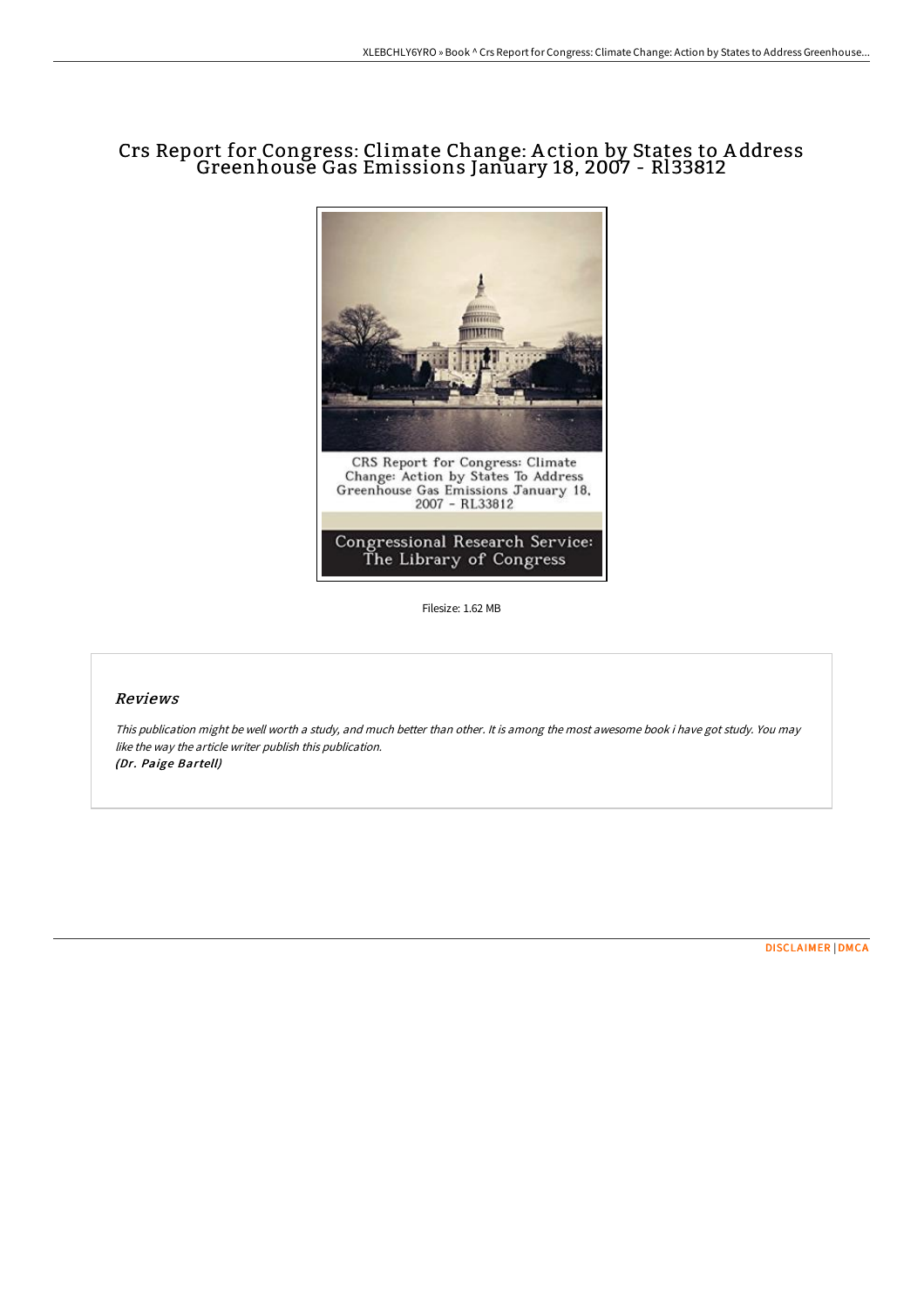## CRS REPORT FOR CONGRESS: CLIMATE CHANGE: ACTION BY STATES TO ADDRESS GREENHOUSE GAS EMISSIONS JANUARY 18, 2007 - RL33812



Bibliogov, United States, 2013. Paperback. Book Condition: New. 246 x 189 mm. Language: English . Brand New Book \*\*\*\*\* Print on Demand \*\*\*\*\*.In the absence of a federal climate change program, a number of states have taken actions that directly address greenhouse gases. States efforts cover a wide range of policies, from outlining possible strategies to setting mandatory greenhouse gas emission standards. Although much of the early activity was largely symbolic, the more recent state actions have been more pragmatic. The states motivations may be as diverse as the actions themselves. Some states are motivated by projections of climatic changes, while others view their policies as economic opportunities. States also point to the potential co-benefits of reducing greenhouse gases: improvements in air quality, traffic congestion, and energy security. Another driver behind state action is the possibility of catalyzing federal legislation. Most of the states have shown at least a basic interest in climate change issues. Forty-two states have conducted greenhouse gas inventories; 30 states have either completed or are in the process of preparing climate change action plans; 12 states have set statewide greenhouse gas targets. However, only a small number of states have implemented or are creating mandatory emission reduction programs. The most significant developments have come from California and from a group of states in the Northeast.

 $\mathbf{m}$ Read Crs Report for Congress: Climate Change: Action by States to Address [Greenhouse](http://digilib.live/crs-report-for-congress-climate-change-action-by-1.html) Gas Emissions January 18, 2007 - Rl33812 Online

Download PDF Crs Report for Congress: Climate Change: Action by States to Address [Greenhouse](http://digilib.live/crs-report-for-congress-climate-change-action-by-1.html) Gas Emissions January 18, 2007 - Rl33812